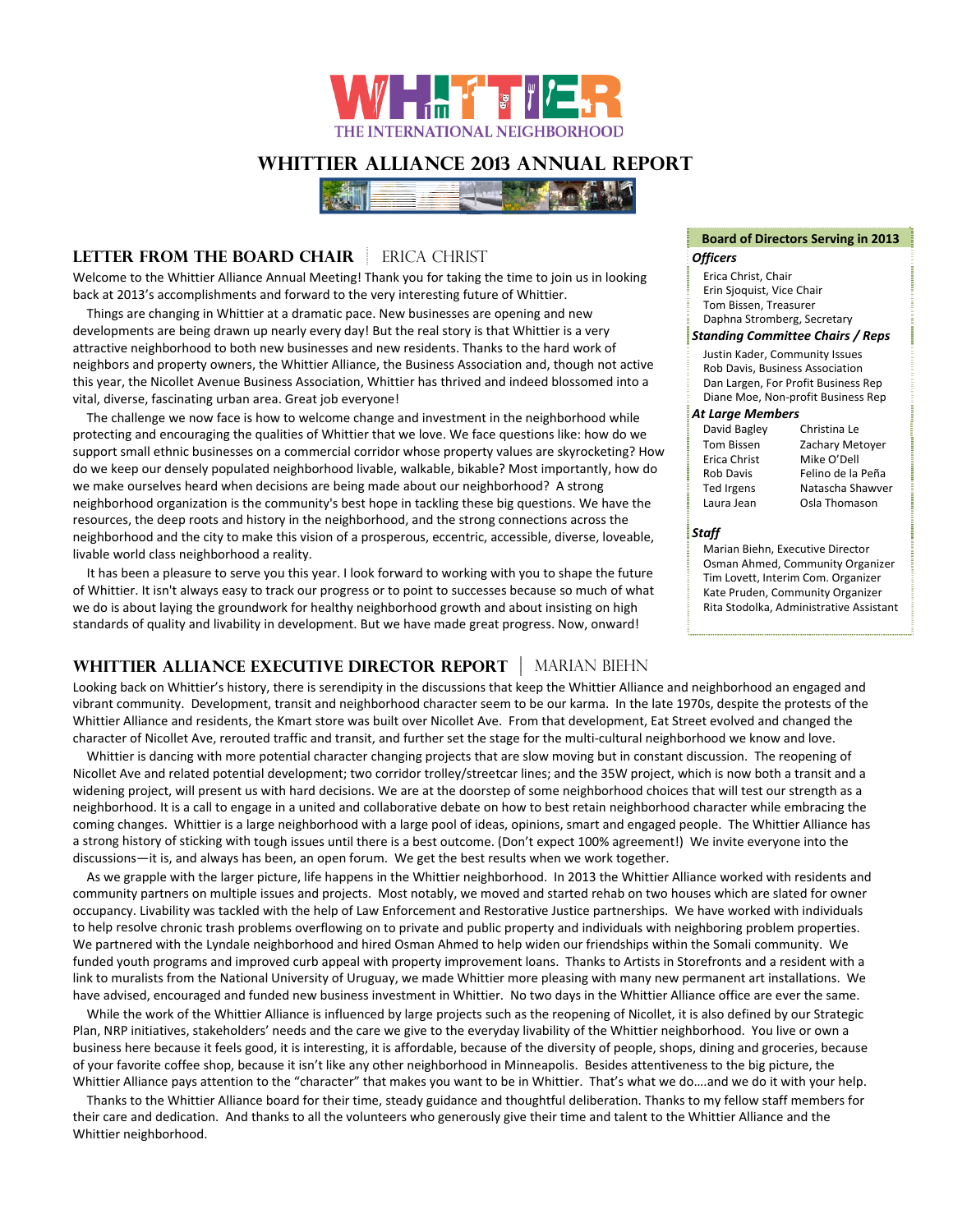# **COMMUNITY ORGANIZER REPORT | MARIAN BIEHN**

At the start of 2013 the Community Organizer position was vacant and filling the position was hampered by bad luck and a busy calendar. However, we were able to keep our outreach and community partnerships active with interim assistance and coordination with faithful volunteers. In the fall of 2013 the Whittier Alliance partnered with Lyndale Neighborhood Association and welcomed Osman Ahmed as a shared Community Organizer and Liaison to the Somali and immigrant communities. Osman's experience in community organizing has proven a valuable asset to the neighborhood. We also want to thank the volunteers who helped with community outreach and Whittier Alliance events. Below is a review of the community organizing activities and partnerships of the Whittier Alliance in 2013.

#### **Whittier Alliance 2013 partnerships and collaborations:**

| 5 <sup>th</sup> Precinct-Minneapolis Police Department | <b>Midtown Greenway Coalition</b>                                  |
|--------------------------------------------------------|--------------------------------------------------------------------|
| Artists in Storefronts                                 | Minneapolis Park and Recreation Board                              |
| <b>Community Action of Minneapolis</b>                 | Minneapolis Police Chief Advisory Council                          |
| <b>Gardening Matters</b>                               | Restorative Justice Community Action                               |
| Jabbok Family Services/COOL Youth Center               | Stevens Square Community Organization                              |
| Law Enforcement Group                                  | Whittier Faith Based Organizations                                 |
| League of Women Voters                                 | Whittier International Elementary School                           |
| Lyndale Neighborhood Assn.                             | Youth Farm and Market                                              |
| <b>Midtown Community Works</b>                         | Nicollet-Central & Midtown Greenway Transit Alternative Committees |
|                                                        |                                                                    |

#### **Whittier Alliance 2013 sponsored and supported events:**

| <b>Annual Meeting</b>                     | National Night Out-10 parties in Whittier! |
|-------------------------------------------|--------------------------------------------|
| City Council Candidate Forums             | National Voter Registration Day            |
| <b>Community Conversations</b>            | Neighborhood Cleanup Events                |
| Community Garden Day                      | Peace Games                                |
| Dog Days of Whittier                      | Shop Karmel                                |
| May Day Soirée                            | <b>Whittier Game Night</b>                 |
| Minneapolis Institute of Arts - Get Local | World of Whittier                          |
| Multi-Neighborhood Wine Tasting           |                                            |

# **COMMUNITY ISSUES** JUSTIN KADER, CHAIR

Whittier Alliance Community Issues meetings are held the second Monday of the month, from 6 - 8:30 p.m. at Whittier Park. The Community Issues meetings provide a town hall‐like atmosphere and format for Whittier residents, property owners, and concerned citizens, to engage with each other and discuss current and future issues and their impact on the neighborhood. In addition to informational presentations, development and ordinance reviews, the agenda typically includes community announcements, topics of interest or concern from residents, a report from the Minneapolis 5<sup>th</sup> Police Precinct, updates from the Councilmember, and comments from Whittier Alliance staff. This past year we saw great attendance and engaging discussion on a variety of topics.

#### **Development & Ordinance Reviews**

- 2604 Lyndale Ave S French Meadow Bakery Business expansion and change in liquor license class
- 2604 Lyndale for 2601-07 Lyndale Request for interim use surface parking lot
- 
- 
- 
- 2550 Nicollet Ave S– Buddha Lounge Class B Liquor License application<br>■ 2813 Pillsbury Ave S & 211 28<sup>th</sup> St. S PPL Request for affordable housing ta
- 
- 
- 
- 2924 Grand Ave S Zoning change

#### **Informational Presentations**

- 
- 
- Midtown Greenway Coalition
- Open Streets-Lyndale Colin Harris
- Corridor Development Initiative **Secure 2018** Gretchen Nicholls
- 
- 
- 
- Nicollet-Central Transit Proposal
- 
- $\bullet$  Midtown Corridor Transit Alternative Analysis
- 
- 
- **USInternet Communisty Communisty Communisty Communisty Communisty Communisty Communisty Communisty Communisty Communisty Communisty Communisty Communisty Communisty Communisty Communisty Communisty Communisty Communisty**

**FUNDRAISING** | MARIAN BIEHN

- 
- 
- 17 E 24<sup>th</sup> St Simpson Housing variance request to reduce the side yard from 9' to 1'4" to allow for a trash enclosure ● 2934 Lyndale Ave S – Lyn-Lake Brewery Request for conditional use permit and variances for floor area and signage
	-
- MCAD-Stevens Ave Houses Site plan review and relocation of houses to 2726 & 2728 Stevens Ave
	-
- 2813 Pillsbury Ave S & 211 28<sup>th</sup> St. S PPL Request for affordable housing tax credit subsidies for debt service reduction<br>■ Washburn Fair Oaks Park North China Friendship Garden
- Washburn Fair Oaks Park Master Plan for park & North China Friendship Garden<br>• 17 E 24<sup>th</sup> St Simpson Housing Master Master of Request for Emergency Shelter Funds for Passages Hou
	- Request for Emergency Shelter Funds for Passages Housing and variance for a trash enclosure

• Whittier Strategic Plan **Erica Christ**, Whittier Alliance • Avenues for Homeless Youth Wendy Darst & Deena McKinney<br>• Midtown Greenway Coalition Well Soren Jensen, Executive Director ● Whittier Historic Preservation Survey Elizabeth Gales-Hess, Prof. of Architecture & Design U of M & Graduate Program Students • Linden Hills Power and Light Felicity Britton, Executive Director ● MN House of Representatives Rep. Karen Clark-Legislative Update<br>● Nicollet-Central Transit Proposal Rep. Charleen Zimmer & Gavin Pointdexter Cultural Conversation Hodan Hassan & Warsame Warsame, Somali Community • Whittier Parks **Multimer Commissioner 1998** Anita Tabb, Minneapolis Parks and Recreation 4<sup>th</sup> District Commissioner<br>• Midtown Corridor Transit Alternative Analysis Michael Mechtenberg, Project Manager ■ Re-open Nicollet **Schaeffer, S. Mpls. City Planner / David Frank**, Re-Open Nicollet Work Group Facilitator Jennifer Saunders, Assistant Minneapolis City Attorney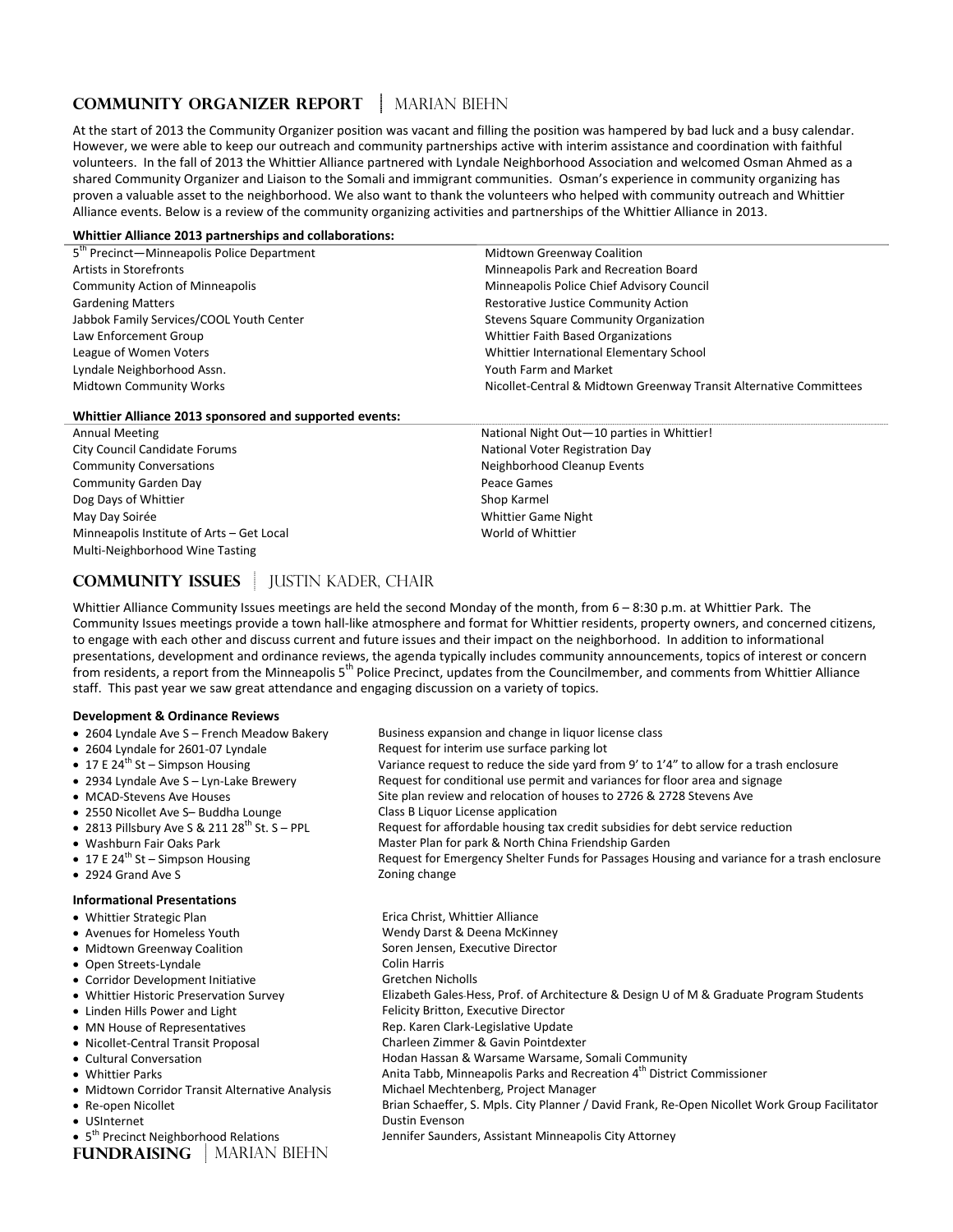The Whittier Alliance depends on fundraising activities to help supplement the annual budget. Thanks to your generosity, we exceeded our 2013 fundraising goals by over \$7,000. More people attended the May Day Soiree and enjoyed a lively evening of Whittier food, auction items and entertainment. You also responded with both checks and written comments when we asked during our Fall Solicitation.

The Whittier Alliance thanks Whittier residents, businesses, friends and supporters for their financial contributions. The revenue from these fundraisers is reserved for future use and for expenses that are not covered by other, more restricted funding sources. These reserve funds have been accessed to subsidize the gap in the contract funds and the actual cost of rehab for the Stevens Ave homes.

| <b>Fundraising Income 2013</b>      |          |
|-------------------------------------|----------|
| May Day Soiree Neighborhood Benefit | \$17,168 |
| <b>Fall Fundraiser</b>              | \$12,632 |
| Multi-Neighborhood Wine Tasting     | \$150    |
|                                     |          |
| Total (rounded to nearest dollar)   | \$29.950 |
|                                     |          |

Please see the reverse of this page for a list of donors

## **FINANCES** | TOM BISSEN

The Finance Committee meets with our accountant on a monthly basis to review the income and expenses of the Whittier Alliance. The monthly financial report is then forwarded to the Whittier Alliance board for final review. All incoming funds and invoices are identified with an account number to track against the annual budget. Expenses are coded to the appropriate funding sources. Professional oversight of the Whittier financials is provided by Petersen Paquin, CPA. In 2013 an audit of the 2012 Whittier Alliance financial position, activities, functional expenses and statement of cash flow and an audit of the accounting practices and procedures was performed by an independent consultant of the Neighborhood and Community Relations Department of the City of Minneapolis.

| <b>Financials</b>                | January 1 – December 31, 2013 | <b>Balance Sheet</b>                  | As of December 31, 2013 |
|----------------------------------|-------------------------------|---------------------------------------|-------------------------|
| Ordinary Income/Expense          |                               | Assets                                |                         |
| <i>Income</i>                    |                               | <b>Current Assets</b>                 |                         |
| N'hood Com. Relations - CPP      | 131,587.55                    | Checking - Main                       | 9,466.36                |
| <b>Other Donations</b>           | 6,300                         | Checking - Reserve                    | 145,244.66              |
| <b>NRP 23503 Funds</b>           | 362.26                        | PayPal                                | 9.70                    |
| <b>Whittier Fundraising</b>      | 29,949.79                     | NRP 22203                             | 16,852.32               |
| Youth Micro Grant                | 11,758.51                     | NRP 23503                             | 4,534.71                |
| Façade Grant                     | 10,500.00                     | <b>CPP</b>                            | 47,667.91               |
| <b>Stevens Ave Houses</b>        | 13,922.03                     | Youth Micro Grant                     | 11,358.51               |
| Interest Income                  | 58.50                         | <b>Total Current Assets</b>           | \$235,134.17            |
| Other Income                     | 200.00                        |                                       |                         |
| Program Service Revenue          | 1,505.85                      | <b>Fixed Assets</b>                   |                         |
| <b>Total Income</b>              | \$224,369.82                  | Property & Equipment                  | 3,437.38                |
|                                  |                               | Accumulated depreciation              | $-3,437.38$             |
| Expense                          |                               | <b>Total Fixed Assets</b>             | 0.00                    |
| Mileage                          | 32.00                         |                                       |                         |
| Payroll                          | 90,643.67                     | <b>Total Assets</b>                   | \$35,134.17             |
| ADP                              | 2,055.86                      |                                       |                         |
| Advertising                      | 400.00                        | Liabilities & Equity                  |                         |
| <b>Professional Services</b>     | 7,312.50                      | <b>Current Liabilities</b>            |                         |
| Subcontract                      | 9,819.75                      | Employee HSA                          | 70.00                   |
| <b>Bank Fees</b>                 | 54.49                         | Deferred Revenue - NRP Contract       |                         |
| Copier                           | 3,697.65                      | - Advance 22203<br>10,000             |                         |
| Computers                        | 1,154.85                      | - Advance 23503<br>7,900              |                         |
| Printing                         | 7,877.64                      | - Youth Micro Grant<br>10,000         |                         |
| Donation                         | $-7.21$                       | Deferred Revenue - NCR                |                         |
| Food/Beverages                   | 550.40                        | - Advance CPP                         | 10,000                  |
| Fees, Licenses and Permits       | 265.00                        | Façade - Temp Rest                    | 10,750                  |
| Insurance                        | 1,002.34                      | <b>Total Liabilities</b>              | \$48,720.00             |
| Operations                       | 11,473.72                     |                                       |                         |
| <b>Office Supplies</b>           | 2,009.31                      | Equity                                |                         |
| Postage                          | 6,925.06                      | <b>Net Assets</b>                     | 194,215.01              |
| Recognition                      | 407.56                        | Net Income                            | $-7,800.84$             |
| <b>Community Meetings</b>        | 316.20                        | <b>Total Equity</b>                   | \$186,414.17            |
| <b>Training</b>                  | 1,555.61                      |                                       |                         |
| Fundraising                      | 1,159.72                      |                                       |                         |
| <b>Housing Related Programs</b>  | 45,012.05                     | <b>Total Liabilities &amp; Equity</b> | \$235,134.17            |
| <b>Whittier Community Events</b> | 19,943.98                     |                                       |                         |
| Youth Micro Grants               | 11,758.51                     |                                       |                         |
| <b>Total Expense</b>             | \$225,420.66                  |                                       |                         |
| <b>Net Ordinary Income</b>       | $-5$ 1,050.84                 |                                       |                         |

| <b>Financials</b>               | January 1 - December 31, 2013 | <b>Balance Sheet</b>                  | As of December 31, 2013 |
|---------------------------------|-------------------------------|---------------------------------------|-------------------------|
| Ordinary Income/Expense         |                               | Assets                                |                         |
| <i>Income</i>                   |                               | <b>Current Assets</b>                 |                         |
| N'hood Com. Relations - CPP     | 131,587.55                    | Checking - Main                       | 9,466.36                |
| <b>Other Donations</b>          | 6,300                         | Checking - Reserve                    | 145,244.66              |
| <b>NRP 23503 Funds</b>          | 362.26                        | PayPal                                | 9.70                    |
| <b>Whittier Fundraising</b>     | 29,949.79                     | NRP 22203                             | 16,852.32               |
| Youth Micro Grant               | 11,758.51                     | NRP 23503                             | 4,534.71                |
| Façade Grant                    | 10,500.00                     | <b>CPP</b>                            | 47,667.91               |
| <b>Stevens Ave Houses</b>       | 13,922.03                     | Youth Micro Grant                     | 11,358.51               |
| Interest Income                 | 58.50                         | <b>Total Current Assets</b>           | \$235,134.17            |
| Other Income                    | 200.00                        |                                       |                         |
| Program Service Revenue         | 1,505.85                      | <b>Fixed Assets</b>                   |                         |
| <b>Total Income</b>             | \$224,369.82                  | Property & Equipment                  | 3,437.38                |
|                                 |                               | Accumulated depreciation              | $-3,437.38$             |
| Expense                         |                               | <b>Total Fixed Assets</b>             | 0.00                    |
| Mileage                         | 32.00                         |                                       |                         |
| Payroll                         | 90,643.67                     | <b>Total Assets</b>                   | \$35,134.17             |
| <b>ADP</b>                      | 2,055.86                      |                                       |                         |
| Advertising                     | 400.00                        | Liabilities & Equity                  |                         |
| <b>Professional Services</b>    | 7,312.50                      | <b>Current Liabilities</b>            |                         |
| Subcontract                     | 9,819.75                      | Employee HSA                          | 70.00                   |
| <b>Bank Fees</b>                | 54.49                         | Deferred Revenue - NRP Contract       |                         |
| Copier                          | 3,697.65                      | - Advance $22203$                     | 10,000                  |
| Computers                       | 1,154.85                      | - Advance 23503                       | 7,900                   |
| Printing                        | 7,877.64                      | - Youth Micro Grant                   | 10,000                  |
| Donation                        | $-7.21$                       | Deferred Revenue - NCR                |                         |
| Food/Beverages                  | 550.40                        | - Advance CPP                         | 10,000                  |
| Fees, Licenses and Permits      | 265.00                        | Façade - Temp Rest                    | 10,750                  |
| Insurance                       | 1,002.34                      | <b>Total Liabilities</b>              | \$48,720.00             |
| Operations                      | 11,473.72                     |                                       |                         |
| <b>Office Supplies</b>          | 2,009.31                      | Equity                                |                         |
| Postage                         | 6,925.06                      | <b>Net Assets</b>                     | 194,215.01              |
| Recognition                     | 407.56                        | Net Income                            | $-7,800.84$             |
| <b>Community Meetings</b>       | 316.20                        | <b>Total Equity</b>                   | \$186,414.17            |
| <b>Training</b>                 | 1,555.61                      |                                       |                         |
| Fundraising                     | 1,159.72                      |                                       |                         |
| <b>Housing Related Programs</b> | 45,012.05                     | <b>Total Liabilities &amp; Equity</b> | \$235,134.17            |
|                                 | 10.012.00                     |                                       |                         |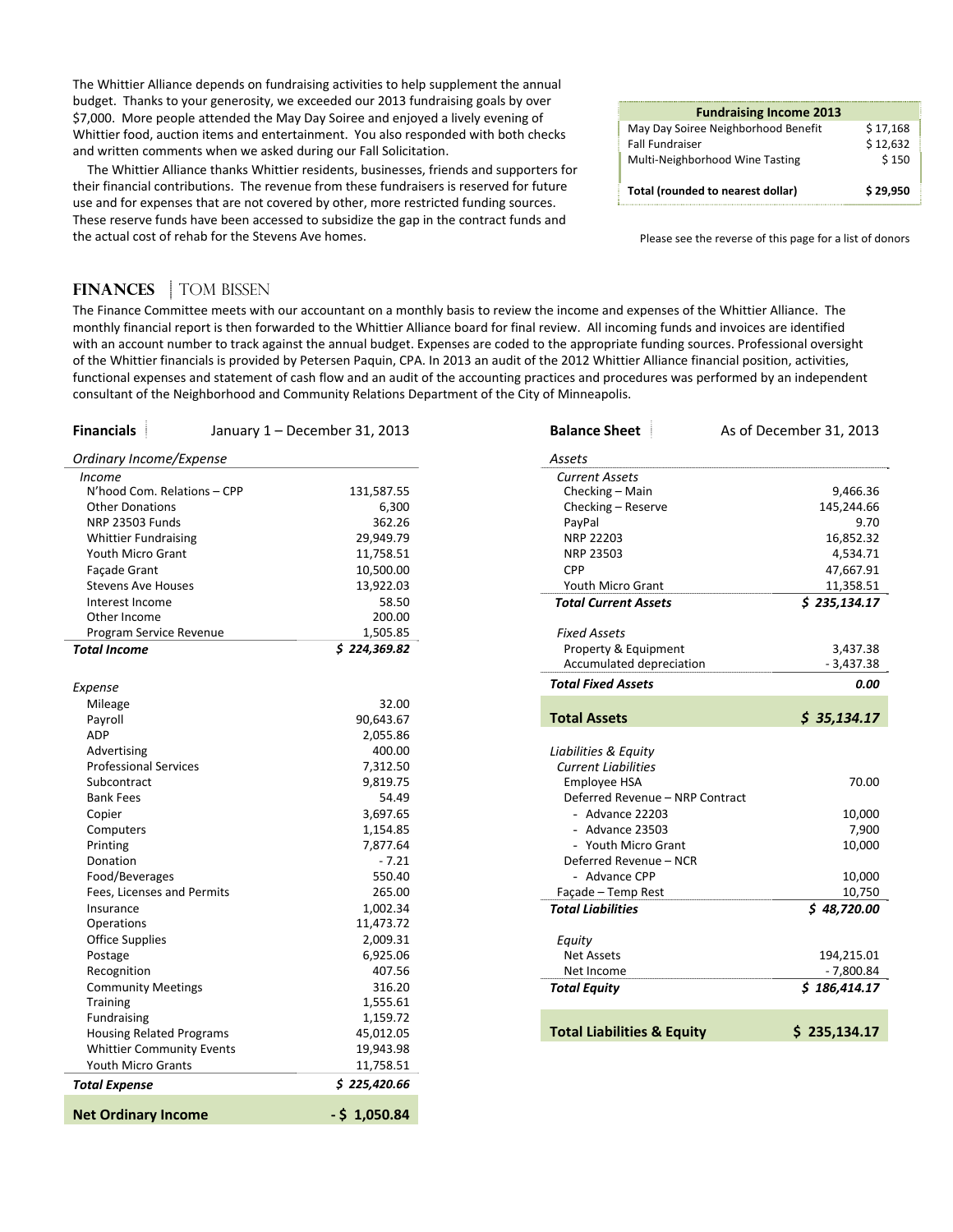#### We would like to thank our generous contributors from the past calendar year. Without their support, the projects and success detailed in **this report would not be possible:**

AAUW BDC Management Javier Buenfil Azpiri David Bagley Andy Baird David & Dominique Bereiter David Bernstein & Paula Rabinowitz Dr. Elisabeth Dommer Marian Biehn James Billmann, Flower Realty Tom Bissen Peter Bonahoom Roger Brake Geri Burns Mary Cable Alison Campbell Greg & Luana Campbell Michael Chatt Kristen Chirhart & Lee Sverkerson

Christopher Gottshall Erica Christ Christos Greek Restaurant Don Davis Rob Davis Paula DeCosse Jim Dowds Emily Doyle, Girard Managment Electric Fetus Flowers of Miss Bertha Dana Fox Galactic Pizza Elizabeth Garvey David George Diane Gorney Verne Greenlee HCMC

Hornig Properties Jim & Joanne Hubal Dr. Paul Huey Ted Irgens Irving Properties Laura Jean Mark Jossart & Carolyn LeBlanc Justin & Jen Kader Kleinman Realty Elizabeth Kreibich Frank Kreiser Dan Largen, Mint Properties Christina & Binh Le The Lindgren Group ‐Nico Larry Ludeman Bill & Deborah Mague Brooks & Mark Mahoney

Linda Martin Dr. Harriet C. McCleary Dana & Mary McDill Patrick McGrath Diane Moe Shelly Ann Moorman Donna Moreno & Paul Smith Jo Ann Musmeci Pach Nguon Nicollet Avenue Dental Carolyn Payne QT Property Joe Rine Andrea Roback Rose Manor Apartments Jim Rubin, Mint Properties Jeff Shade Jocelyn Shardlow Natascha Shawver Elizabeth Siler Thomas Siler Erin Sjoquist & Kurt Nelson Scott Smith Jeffrey Spencer Daphna Stromberg Sunrise Banks Diane Tvedt Pam Vardalos Edward Vogel The Wedge Co‐op James Wentzell Kathy Wood & Ralph Yehle

And thank you to all our donors who wish to remain anonymous.

#### We also want to thank all the businesses that supported the Whittier Alliance with In-Kind donations in the form of food, products, gift certificates, etc. These donations help defer and reduce the cost of events and outreach. Please support these generous businesses:

Crema Café—Home of Sonny's Ice Cream Christos Greek Restaurant Spyhouse Coffee Shop **Dominique Bereiter** Mexican Muslim Constants Whittier Alliance World Street Kitchen Doreen Hartzell Whittier Artists in Storefronts

**Restaurants, Cafes & Food Tickets** Finnegan's Brewery Brave New Workshop Fulton Beer Barbette **Bryant Lake Theater** George Wurtzell Black Forest Inn **State Communist Children's Theatre Co.** School Annelise Gould<br>Blaisdell Manor **Communist Communist Communist Communist Communist Communist Communist Communist Communist Comm** The Blue Door Guthrie Theater Honest 1 Buster's on 28th **Jungle Theater Jungle Theater** Jim Wentzel Butter Bakery **Marson Communist Communist Communist Communist Communist Communist Communist Communist Communist Communist Communist Communist Communist Communist Communist Communist Communist Communist Communist Communist** Landmark Theatres **Exercise Constructs** Khazana<br>
Mall of America **Mall Structs** The Lind The Egg & I Restaurant There **Putt'er There** Metro Blooms Galactic Pizza **SteppingStone Theatre** MN Pro Paintball The Gray House **No. 2018** Vertical Endeavors **Nice Ride MN** Hell's Kitchen Walker Art Museum Northern Star, BSA Heidi's **Memberships** Once Upon a Crime Icehouse Mpls **American Swedish Institute Communist Communist Communist Communist Communist Communist Communist Communist Communist Communist Communist Communist Communist Communist Communist Communist Communist Communis** Izzy's Ice Cream Café Weismann Art Museum Park - Lake Car Wash Krungthep Thai **Hotel Overnight** Pedal Pub Twin Cities The Lyndale Tap House Nob Hill Inn Shuang Hur Grocery Lu's Sandwich **Ramada Inn** The Splendid Table -Muddy Waters **Products & Services** Lynn Rosetto Kasper The Nicollet The Alt Bike & Board Shop Seven Sundays The Nightingale **Balance Fitness Studio** Steven Lang Pancho Villa **Blacklist Vintage Charlotte Summit Brewing** Pat's Tap **BP Petroleum** BP Petroleum Sunrise Cyclery Peninsula Malaysian **Bryant Lake Bowl** Bowl Sunrise Flour Pho 79/Caravelle **Brooks & Mark Mahoney** Surly Brewing Quang Restaurant **Erica Christ** Erica Christ **Tangle Town Nursery** Rainbow Chinese Cliché Uptown Swing Sebastian Joe's Crazy Rooster Farm The Vagary A Slice of New York **Diane Moe** Diane Moe Jim Wentzel

Erin Sjoquist & Kurt Nelson

3 Sons Signature Cuisine Basilica Block Party Franklin-Nicollet Liquors<br>
The Bad Waitress Fulton Brave New Workshop<br>
Fulton Beer Harriet Brewing Bob's Java Hut **Heart of the Beast Theatre** Ingebretsen's Scandinavian Shop Mall of America The Lindgren Group - Nico Plating<br>Mill City Museum The The Theory Care Care Common Roots Cafe Minnesota State Fair Lyndale Youth Farm & Market Dunn Bros.-Nicollet MN Arboretum MACPhail Center for Music Eat Street Social **Museum of Russian Art** Memory Lanes/ Flashback Fuji Ya **Riverview Movie Theater** Movie Mpls College of Art and Design French Meadow Bakery Saint Paul Saints Minneapolis Institute of Art Glam Doll Donuts **Three Rivers Park District** MN United Football Club (Glub) It's Greek to Me Mpls Institute of Arts and Muslim at City of Lakes Waldorf Lake Wine & Cheese Grand Casino Mille Lacs **Pet Doctors Regla de Oro** 

**Save the date** 

*for the*

14th annual May Day Soirée

*Join your friends and neighbors at this Annual Benefit for the Whittier Alliance*

> Thursday, May 1  $5:30 - 8:30$  pm

# **Blaisdell Manor**

2322 Blaisdell Avenue

#### **featuring**

Live entertainment Fantastic auction and raffle! Lots of fun, food and beverages \$25 in advance \$35 day of and at the door

**Information & reservations:** 612.871.7756

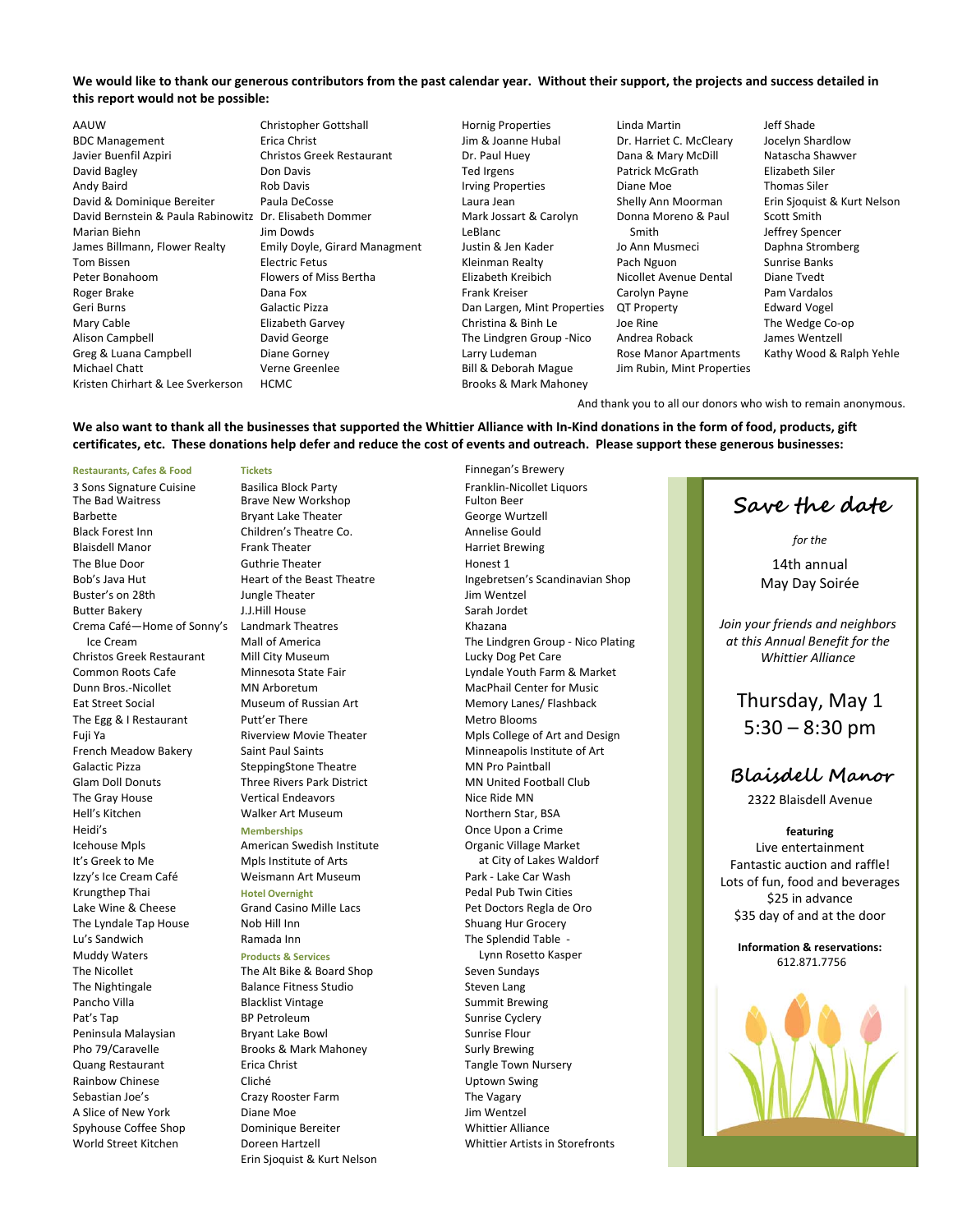## **BUSINESS ASSOCIATION | ROB DAVIS, BA CHAIR**

The Business Association's (BA) work involved many projects and initiatives:

- **Utility Box Wraps:** The City of Minneapolis now permits neighborhoods to artistically decorate area utility boxes. The BA contracted with MCAD DesignWorks to measure utility boxes and handle a call for artists, making selections that reflect the vibrant and international character of the neighborhood. The wraps were ready for installation last fall but the weather turned too cold too early. The Whittier Alliance staff continues to work with the City and awaits the warm weather needed to install the utility box wraps in the spring of 2014.
- **Updating Digital Maps:** Customers are increasingly using smartphones to find restaurants and businesses. Noting this trend, the Whittier Alliance Business Association contracted with a tech professional to audit all businesses along Eat Street and compare real addresses to information listed in digital maps. Nearly two-thirds of Eat Street businesses had incorrect or missing data from one of these mapping services. This project verified business locations along the corridor (Grant St to  $32^{nd}$  St and  $26^{th}$  St) and submitted accurate information to the top five digital map providers.
- **For Sale‐For Lease & Artists in Storefronts (AiS):** The BA continued its work to raise the visibility of available Whittier commercial storefronts. In 2011 the BA began listing available commercial properties on its website, *whittierbusiness.org*. In 2013, the BA continued its partnership with local artist Joan Vorderbruggen on a series of Artists in Storefronts events that brought increased media attention, foottraffic and commercial interest to Whittier. The For Sale/For Lease is frequently accessed and, in tandem with AiS and a better economy, seven vacant storefronts have been filled.
- **Ongoing transit planning projects:** The BA stays current with the Nicollet‐Central Transit Alternative Study; 35W Transit Access Project; and the Midtown Greenway Transit Alternative Study with updates from Whittier reps and transit officials.
- **Corridor development and business improvement projects:** Commercial corridor strategic plan, commercial waste reduction/composting.
- **Façade Improvement Grant:** The Whittier Alliance is the administrator for the City of Minneapolis' Great Streets Façade Improvement Grant. The Business Association promotes the grants. These funds help Whittier businesses along Nicollet Ave, Lyndale Ave, Lake St, Franklin Ave and 26<sup>th</sup> St make improvements that increase street appeal. The maximum grant is \$5,000 per address and must be matched by the recipient. In 2013, \$25,000 in improvement grants were awarded to: Glam Doll Donuts, the Edison Building at 2115 Nicollet and 21‐ 23-25 E 26<sup>th</sup> St.

**Get Involved**: The Business Association meets regularly on the second Wednesday of each month. A different business hosts each meeting. We thank our host businesses in 2013: Nightingale Restaurant, Spyhouse Coffee, Bad Waitress, Rainbow Chinese Restaurant, American Association of University Women, City of Lakes Waldorf School, Old Arizona, Buddha Lounge and the Black Forest Inn. Please join us this year. We have many exciting projects in the works. Our group encompasses non-profit and for-profit, industrial and service oriented, big institutions and small, family-run and sole-proprietor businesses. Residents and property owners are welcome to attend our meetings as well.

| Please welcome these new businesses: |                         |                                                 | We bid farewell to these businesses: |  |
|--------------------------------------|-------------------------|-------------------------------------------------|--------------------------------------|--|
| 2115 Nicollet Ave                    | Greater Goods           | Musitique                                       | African American Family Services     |  |
| 21-23-25 E $26^{th}$ St              | China Jingdezhen        | My Huong                                        | China Jingdezhen                     |  |
| African Market                       | b. Fashion              | Nicollet Ave Dentists                           | Dr Barry Gerst                       |  |
| <b>Brave New Media</b>               | <b>Glam Doll Donuts</b> | Persuasion Arts & Sciences Creative Advertising | Mary's Clothes                       |  |
| Buddha Lounge                        | Lucky Star Child Care   | Pharmacia                                       | Heidi's Restaurant                   |  |
| Canto Nuevo Tienda-Store             | Mary's Clothes          | Yess Yoga                                       | <b>Pinecrest Doors</b>               |  |

# **NEIGHBORHOOD REVITALIZATION PLAN & WHITTIER STRATEGIC PLAN | MARIAN BIEHN**

With remaining contracted Neighborhood Revitalization Program (NRP) funds the Whittier Alliance continues to support several initiatives outlined as priorities still fundamental to improving the Whittier neighborhood. The funds are dedicated to the activities and programs relating to Housing, Safety, Youth, Business and Local Economy and Community Building. Additionally, the goals outlined in the Whittier Strategic Plan 2012‐17 of Stakeholder Engagement, Environmental Sustainability, Historic Preservation, Housing, Commercial Corridor and Organizational Sustainability have influenced Whittier activities and decisions during 2013.

- **Housing:** The Center for Energy and Environment administers Whittier's NRP housing loan funds. The Rental Rehab and Renewal (3R) Loan offers a pool of \$583,924 for loans at 3.5% interest for 10 years to both owner and non-owner occupied rental housing in Whittier. The 3R Loan program is a life-line for rental property owners to make critical and curb-appeal improvements to their properties. Several 3‐R loans were paid off in 2013**.** The Single Family Home Improvement Loan has \$238,426 available to Whittier owner occupied single, duplex, tri‐ & 4‐plex residences**.** Low interest rates, no income limitations and easier qualifying make these loans attractive. Over \$35,000 in loans were made to Whittier residents in 2013.
- **Housing & Historic Preservation:** The Whittier Strategic Plan outlines goals for more balanced housing and owner occupant opportunities. Action was taken to support the goal of increased single family home ownership options. The Whittier Alliance purchased two single family homes at 2541 & 2543 Stevens Ave S from the Minneapolis College of Art & Design, negotiated the purchase of two tax‐forfeited lots at 2726 & 2728 Stevens Ave S from the City, and coordinated the move and started rehab and code compliant improvements to the homes. The homes will be marketed to Whittier residents for owner occupancy. Progress was also made on the preservation of residential and commercial historic assets. In 2013 a partnership with the U of M Preservation Master's Program resulted in a survey report of homes between Pillsbury and Blaisdell Aves and Franklin Ave and 27<sup>th</sup> St that are recommended for additional research for historic preservation. The Whittier Alliance also obtained the Southwest Transit Historic Transit Study which provides a "building biography" for individual properties in Whittier. This information will be used as a guide by the Historic Preservation Task Force as they implement the Preservation goals.